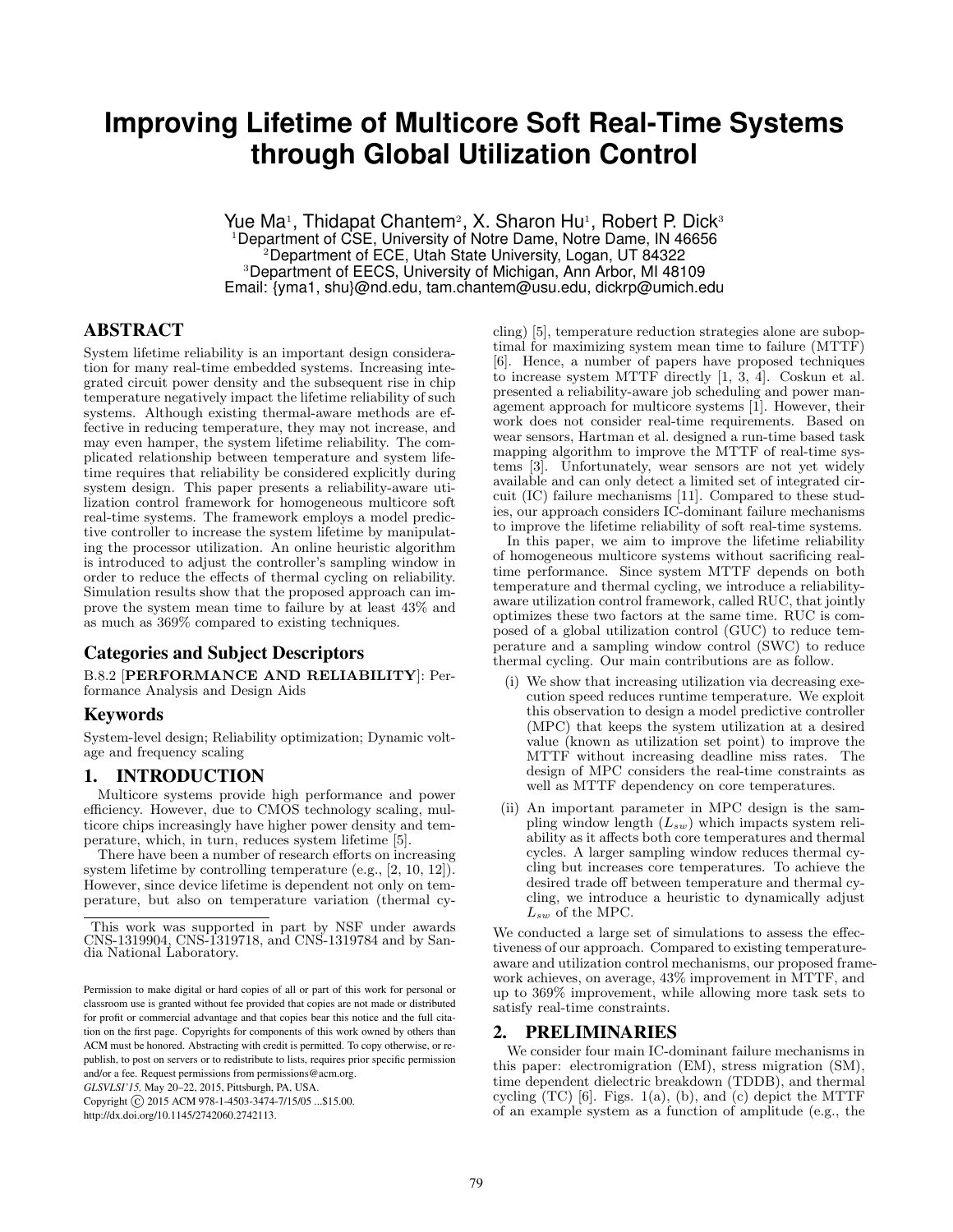

Figure 1: System MTTF due to: (a) amplitude of thermal cycle; (b) period of thermal cycles; (c) peak temperature of thermal cycles; and (d) temperature but no thermal cycles.

difference between the highest (peak) and lowest (valley) temperature), period, and peak temperature, of thermal cycles, respectively, according to a reliability modeling tool [13] with default settings. For comparison purposes, Fig.1 (d) shows the system MTTF due to temperature alone without thermal cycles. As can be seen from Fig.1, the system MTTF is generally higher with lower temperature and smaller thermal cycles, but the precise reliability model is somewhat more complicated.

We focus on homogeneous multicore systems in this paper. Let  $M = \{\rho_1, \rho_2, ..., \rho_m\}$  denote the m cores. We assume that these cores have identical thermal and electrical characteristics and initial wear state. The system MTTF of the multicore system is min $\{MTTF \text{ of core } \rho_i\}, i = 1, ..., m$ , and the MTTF of core  $\rho_i$  ( $MTTF_i$ ) can be calculated based on the core's failure rate, or using existing reliability modeling tools, e.g., [13]. For the multicore system under consideration, it has been proven that the system MTTF is maximized if the power is distributed evenly among the cores [11].

Power consumption is the fundamental cause of rising temperature and hence system failure. When a core performs operations, it dissipates dynamic  $(P_{dyn})$  and leakage power  $(P_{leak})$ , but when idle only consumes leakage power [10]. Suppose the utilization of a core in a given time interval  $\Delta t$  is  $U = \frac{\Delta t_a}{\Delta t}$ , where  $\Delta t_a$  is the amount of time that the core executes operations, the average power  $(\bar{P})$  can be calculated as

$$
\bar{P} = U \times P_{dyn} + P_{leak}
$$
  
= U \times V^{\alpha\_0} \times f \times \alpha\_1 + (\alpha\_2(f, V) + \alpha\_3(f, V) \times T) \times V, (1)

where  $V$  and  $f$  are the core's voltage and frequency, respectively.  $\alpha_0 \geq 1$ ,  $\alpha_1 > 0$ , and  $\alpha_2$ ,  $\alpha_3$  are some voltage/frequency dependent parameters [10].

In term of workloads, we assume that tasks are periodic and already mapped to cores and that no migration is allowed. Workloads may change over time. Tasks on each core are scheduled by a real-time scheduling policy such as earliest deadline first (EDF) or rate monotone (RM) [8]. In a soft real-time system, the late completion of tasks is acceptable but should be avoided. The job of the  $j^{th}$  task is denoted by  $\tau_j$ , which is associated with a tuple  $\{e_j, d_j\}$  where  $e_j$  is the execution time and  $d_j$  is the relative deadline (as well as the period). For a given time duration, thereafter referred to as sampling window  $k$  ( $SW_k$ ), if core  $\rho_i$ 's frequency is fixed at  $f_i(k)$ , its utilization can be calculated as

$$
U_i(k) = \sum_{\tau_j \in \Gamma(k)} \frac{e_j}{d_j} = \sum_{\tau_j \in \Gamma(k)} \frac{e_j^* + e_j'/f(k)}{d_j}.
$$
 (2)

where  $e'_{j}$  reflects the portion of job execution that is dependent on the core's frequency, and  $e_j^*$  is the independent portion.  $\Gamma(k)$  is the set of jobs executed in  $SW_k$ .

## 3. PROBLEM FORMULATION

We will use a control theoretic approach to improve the system MTTF by controlling task utilization. Compared to temperature control and MTTF control, utilization control is easier to implement and already widely used in soft realtime systems [9, 12].

**Theorem 1.** If in a given time duration,  $SW_k$ , core temperatures are constant, then a higher frequency/voltage pair used in  $SW_k$  leads to a higher temperature but a lower utilization.

Theorem 1 indicates that any method to control utilization through manipulations of core's frequency and utilization is also effective in temperature management. Before formulating the utilization control problem, we introduce some notation:  $\bar{f}(k)$  is the average frequency over all cores;  $U^s$ is the utilization set point;  $\bar{U}^{\max}$  is the upper bound on the utilization to ensure schedulability;  $f_{\min}$  and  $f_{\max}$  are the lowest and highest core's frequencies allowed, respectively. We aim to solve the following problem:

$$
\min \sum_{\rho_i \in M} (U^s - U_i(k))^2.
$$
\n(3)

The solution to (3) must satisfy the following constraints:

$$
\int_{-t}^{t} U_i(k) \leq U^{\max} \qquad \text{for } \rho_i \in M, \tag{4}
$$

$$
\left\{ \quad -f_{th} \le f_i(k) - \bar{f}(k) \le f_{th} \quad \text{for } \rho_i \in M, \text{ and } \quad (5)
$$

$$
\int f_{\min} \le f_i(k) \le f_{\max} \qquad \text{for } \rho_i \in M. \tag{6}
$$

The first constraint ensures no cores exceed the schedulability bound. According to the system reliability discussion given in Section 2 and [11], the second constraint is introduced to bound the differences in the cores' frequencies, which in turn bound the temperature differences among the cores. The bound on frequency difference,  $f_{th}$ , is typically set to 0.1 GHz. The third constraint is used to satisfy the cores' operating requirement.

# 4. DESIGN OF RUC

#### 4.1 RUC framework

We propose a mechanism to improve system MTTF by solving the optimization problem in Equations (3)-(6) and dynamically adjusting the length of sampling window. We refer to the overall framework as RUC. RUC consists of two main components: global utilization control (GUC) and sampling window control (SWC). GUC reduces temperature by using an MPC, which dynamically adjusts core frequencies to enforce the utilization set point. SWC minimizes thermal cycles by dynamically adjusting  $L_{sw}$ .

At the end of  $SW_k$ , the utilization of each core is measured. Based on the utilization and MPC settings, MPC solves the optimization problem defined in Equations (3)- (6). The solution consists of the cores' frequencies in the next sampling window and is sent to each core before the start of  $SW_{k+1}$ . At the end of  $SW_k$ , the measured temperature values are sent to and saved in SWC. Specifically, the temperature measured in the most recent s sampling windows are saved. We refer to the s sampling windows as one profiling window. At the end of each profiling window, a temperature profile is generated. SWC then analyzes this temperature profile and determines whether to increase or reduce the sampling window length in the next profiling window.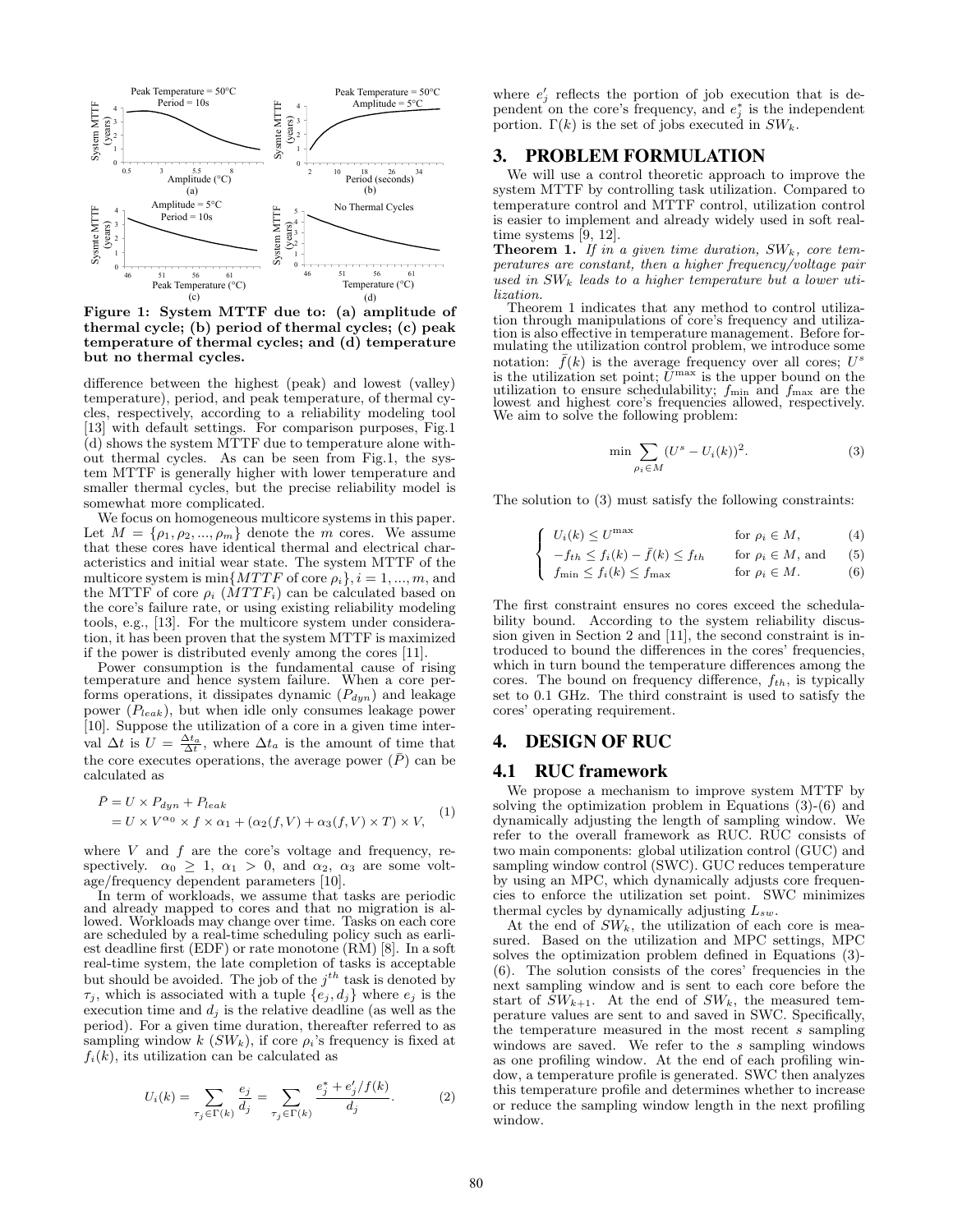## 4.2 Global utilization control

In this section, we discuss our GUC design to solve the constrained optimization problem in Equations (3)-(6) using an MPC. The basic idea behind any MPC is to optimize a cost function. Hence, we first make a comparison between the constrained optimization problem in Equations (3)-(6) and an MPC cost function optimization problem. After this, we transform the MPC cost function optimization problem to a standard quadratic programming problem to be solved by some existing solvers.

According to control theory, the design of MPC is to minimize a cost function for a given  $SW_k$ ,

$$
J(k) = \sum_{i=N_1}^{N_2} \delta_i \left[ U(k+i) - \rho(k+i) \right]^2 + \sum_{j=1}^{N_u} \lambda_j \left[ \frac{1}{\Delta f(k+j-1)} \right]^2, (7)
$$

where  $N_1$ ,  $N_2$ ,  $N_u$ , *i*, and *j* are integers,  $\delta_i$  is the tracking error weight, and  $\lambda_i$  is the control penalty error [12]. The user specified reference trajectory  $\rho(k+i)$  defines the ideal trajectory along which the utilization should converge to the set point. The first term in the cost function (7) is a variation of the function in Equation (3). The second term in Equation (7) minimizes the changes in the manipulated variable and does not affect the final result of the optimization problem. Hence, minimizing the cost function (7) under the constraints in Equations (4)-(6) would also lead to the optimal solution to the problem defined in Equations (3)-(6).

We propose using a quadratic programming solver to solve the optimization problem. A standard quadratic programming problem can be written as

$$
\min_{\varepsilon} \{ \frac{1}{2} \varepsilon^T \Omega \varepsilon + \zeta^T \varepsilon \}, s.t. \begin{cases} A \times \varepsilon \le b \\ Aeq \times \varepsilon = beq \\ lb \le \varepsilon \le ub \end{cases} , \tag{8}
$$

where  $\Omega$ , A, and Aeq are matrices,  $\zeta$ , b, beq, lb, and ub are vectors, and  $\varepsilon$  denotes the change in a core's frequency. The key point in MPC design is to transform the problem defined in Equations (4)-(7) to the standard quadratic programming format in Equation (8). Based on  $\varepsilon$  and the core's frequency inside  $SW_k$ , the core's frequency at  $SW_{k+1}$  can be directly calculated. We omit the details of the transformation to save space. After the transformation, we can directly solve the quadratic programming problem using a standard solver, e.g., quadprog tool in Matlab.

#### 4.3 Sampling window control

The proposed GUC aims to reduce the temperature of the entire multicore chip and to balance the temperature differences among cores, but may introduce thermal cycles. Since a core's frequency and voltage can change from one sampling window to another, sampling window length,  $L_{sw}$ directly impacts thermal cycles. It is difficult to precisely model how the sampling window length affects system reliability, and the complicated reliability model makes finding the best sampling window too time consuming for online use. Hence, to judiciously balance the impact of temperature against that of thermal cycles on system MTTF, we design an efficient online heuristic based on binary search to adjust  $L_{sw}$  at runtime.

Since a core's temperature is constant inside each sampling window if a core's frequency is fixed, the aging effect of thermal cycles can be ignored if we only consider a single sampling window. In SWC, we use the concept of profiling window to adjust  $L_{sw}$ . A profiling window is composed of  $\overline{s}$  sampling windows with the same length and whose  $\overline{s}$ temperature points, each corresponding to the temperature of the respective sampling window, make up a temperature profile. At the end of each profiling window, we estimate the system MTTF from the temperature profile using a reliability modelling tool [13]. In our experimental evaluations,

#### Algorithm 1: SWC

| 1:  | initialize $Range_s$ , $Range_e$ , $cur$ , $pre$ , and set $i = 1$ |
|-----|--------------------------------------------------------------------|
| 2:  | while True then                                                    |
| 3:  | <b>if</b> at the end of $SW_i$ then                                |
| 4:  | measure temperature $T_k(i)$ for each core                         |
| 5:  | $i \leftarrow i+1$                                                 |
| 6:  | if $i = s$ then                                                    |
| 7:  | $TP(cur) \leftarrow \{T_i(1), \cdots, T_m(i)\}\$                   |
| 8:  | calculate $MTTF_{cur}$                                             |
| 9:  | <b>if</b> cur is the first profiling window then                   |
| 10: | $L_{sw}^c \leftarrow Range_e$                                      |
| 11: | else                                                               |
| 12: | $L_{sw}^c \leftarrow (Range_s + Range_e)/2$                        |
| 13: | if $MTTF_{cur} > MTTF_{pre}$ then                                  |
| 14: | $Range_e \leftarrow (Range_s + Range_e)/2$                         |
| 15: | else                                                               |
| 16: | $Range_s \leftarrow (Range_s + Range_e)/2$                         |
| 17: | $i \leftarrow 1$ , update cur and pre                              |
| 18: | end while                                                          |

we find that  $s = 100$  achieves an precise system MTTF with an acceptable overhead in MTTF calculation. We store and compare the system MTTF in current and previous sampling window, and use the binary search to find the most appropriate sampling windows length.

To find  $L_{sw}$ , let [ $Range_s$ ,  $Range_e$ ] denote the binary search range. We initially set  $Range_s$ , which is also the lower bound of  $L_{sw}$ , to 1 second to keep the overhead due to RUC under 1% of the sampling window length (based on an Intel Core i5 2.6 GHz and 2 GB memory). To determine an initial value for  $Range_e$ , we observe that since GUC expects a constant temperature in a given sampling window, so the sampling window length must be smaller than some constant  $C_{HW}$ , which depends on runtime environment and hardware platform and is typically on the order of 10 seconds. Moreover, since different hyperperiods  $(HPs)$  of a given periodic task set have the same workload, a core's frequency remains the same across different HPs if  $L_{sw} = HP$  and utilization set point is fixed. Since a larger  $L_{sw}$  leads to higher temperature due to slow frequency scaling, the appropriate value for  $L_{sw}$ should be less than or equal to  $HP$ . As a result, we initialize  $Range_e$  to  $min\{HP, C_{HW}\}$ . The pseudo code for SWC is given in Alg.1, where  $L_{sw}^c$  is  $L_{sw}$  in the current sampling window, and *cur* and *pre* represent the current and previous profiling window. The search ranger,  $[Range_s, Range_e]$ , is updated in each iteration until the most appropriate value for  $L_{sw}$  is found.

#### 5. EVALUATION

We have conducted a large number of simulation runs to evaluate the effectiveness of RUC. An event-driven simulator was implemented to simulate task execution. Tasks are scheduled using EDF [8] and executed to completion even if they have missed their deadlines. Each benchmark is composed of 50 randomly generated task sets. In each benchmark, the utilization level is kept constant. The utilization levels of the task set considered are 50,60,...,90%. For the task set Γ, the utilization level is defined to be  $U_{level} = \sum_{\tau_i \in \Gamma} \frac{e_i}{d_i}$ . It is not necessary to evaluate the effectiveness of RUC under low utilization levels since the lowest frequency level would allow all the deadlines to be met while minimizing the core temperatures. To model different task behaviors, we studied two cases: fixed and variable task execution times. For the latter case, actual execution times of jobs are obtained by multiplying the specified execution times by a random value in the range [0.9, 1.1].

The hardware platform consists of 4 homogeneous cores and each of them is an ALPHA 21264 microprocessor, since